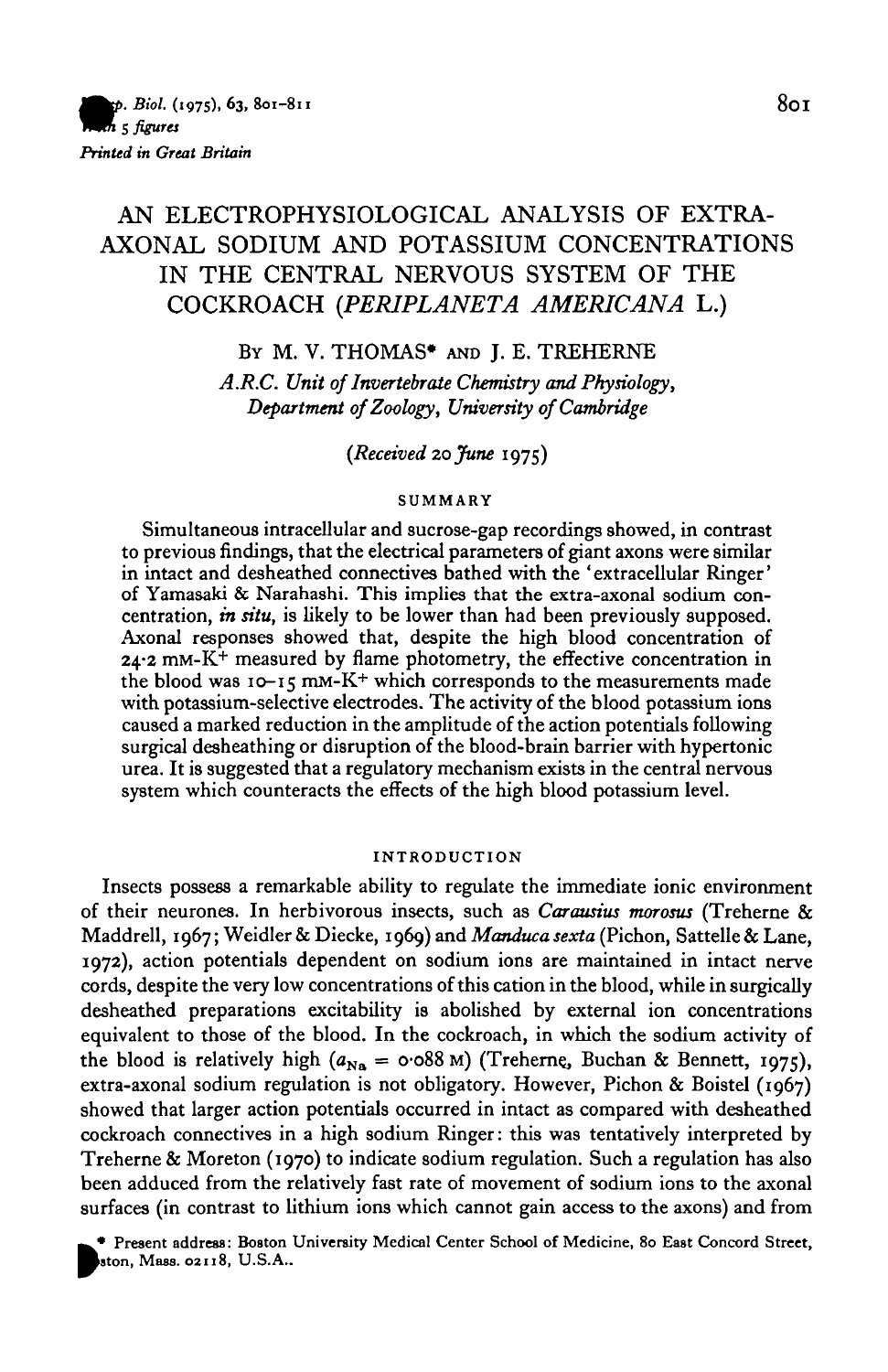

**Fig. i. Experimental chamber used for simultaneous intracellular and sucrose-gap recordings. For clarity, the vinyl ring is shown removed from its normal position in the test compartment.**

the inhibition of this movement by dinitrophenol and ethacrynic acid (Schofield & Treherne, 1975).

It is conceivable that in addition to sodium regulation the extra-axonal potassium concentration may be controlled in the central nervous system of insects. This possibility, which was first recognized by Hoyle (1952), is indicated by theoretical considerations (Treherne, Lane, Moreton & Pichon, 1970) and by the effects of rapid cooling and ethacrynic acid on membrane potentials in intact and desheathed cockroach connectives (Pichon & Treherne, 1974). It is not possible, however, to predict the effects of the relatively high concentrations of blood potassium ions on the excitability of insect axons, due to insufficient characterization of axonal properties and to our ignorance of the activity of potassium ions in insect blood. This investigation was, therefore, initiated to discover the effects of blood cations on the excitability of cockroach axons, in intact and experimentally treated preparations, using sucrose-gap and intracellular microelectrode recording techniques.

#### **METHODS**

Sucrose-gap recordings were carried out using a previously described modification of the technique (Pichon & Treherne, 1970). Simultaneous intracellular and sucrosegap recordings were made from penultimate abdominal connectives using a small perspex nerve chamber (Fig. 1). Isolated nerve cords were mounted across the five compartments, shown in Fig. 1, the adjacent compartments being isolated from each other by silicone grease seals in the grooves between the compartments. The terminal abdominal connectives were passed through the two stimulating compartments which were filled with Yamasaki & Narahashi (1959) Ringer. The penultimate connectives were supported by a small rubber block in the test compartment to facilitate microelectrode penetration. A ring cut from a length of vinyl tubing fitted into this compartment. This arrangement facilitated microelectrode penetration by holding t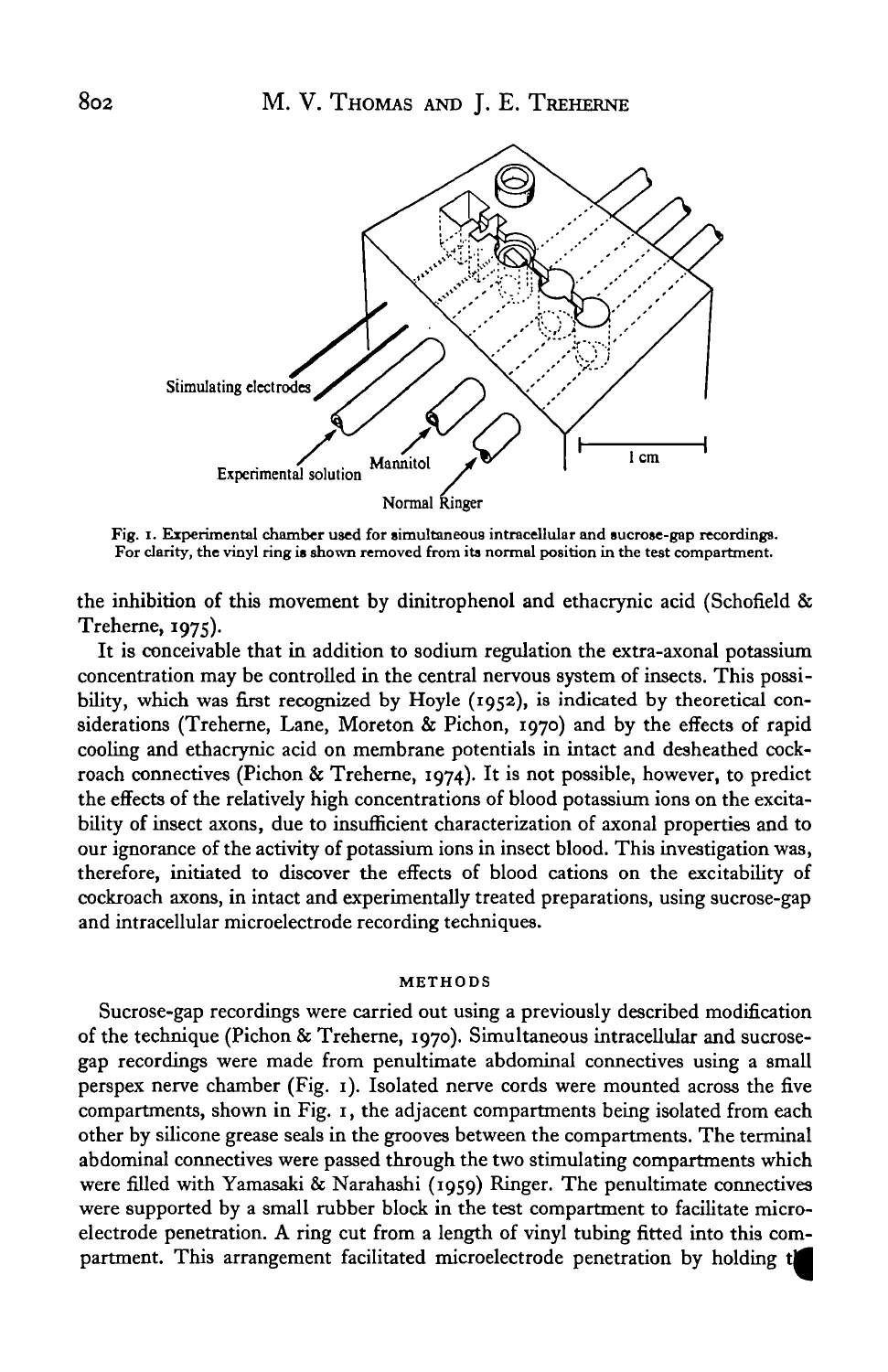connectives against the rubber block without subjecting them to undue pressure or tension. The test compartment was connected to the indifferent electrode by a KCl-Agar bridge placed in the drainage line. The extracellular sucrose-gap recordings were made between the test compartment and the right-hand one, which contained flowing Yamasaki & Narahashi Ringer, and was connected by another KCl-Agar bridge to an Ag/AgCl electrode. These two compartments were separated by flowing isotonic mannitol solution (Fig. 1).

The glass microelectrodes were filled with 3 M-KCl and had resistances of approximately 15 M $\Omega$  and tip potentials of  $2-\gamma$  mV. The microelectrode and the sucrose-gap recording electrode were connected, by separate high-impedance amplifiers, to a Tektronix 502A oscilloscope and a Servoscribe RE 520.20 pen recorder. Photographs were taken using a Nihon Kohden PC2A oscilloscope camera, which was automatically controlled (Thomas, 1974). The microelectrode signal was fed to an operational amplifier differentiator circuit. The differentiated intracellular or the sucrose-gap signals were displayed on the second channel of the oscilloscope by operation of a changeover switch. The preparation was stimulated through the paired platinum wires (Fig. 1) via an RF isolating unit from a Farnell pulse-generating system.

A regulated flow of the experimental solutions and of mannitol through the appropriate compartments of the nerve chambers was achieved by a gravity-feed system from a series of elevated reservoirs. Rapid changes of solution were effected using a multiway, non-return, valve (Holder & Sattelle, 1972).

The experimental solutions used in this investigation were based on the Ringers devised by Yamasaki & Narahashi (1959) and Bennett, Buchan & Treherne (1975). The former, which was designed as an 'extracellular' Ringer, has the following composition: 214 mm-Na<sup>+</sup>, 3.1 mm-K<sup>+</sup>, 1.8 mm-Ca<sup>2+</sup>, 216.9 mm-Cl<sup>-</sup>, 0.2 mm-H<sub>2</sub>PO<sub>4</sub><sup>-</sup>, 1.8 mM-HPO<sup>2-</sup>. The Ringer of Bennett *et al.* (1975) was designed to approximate to the ionic conditions in cockroach blood and has the following composition: 120 mM-Na+, 25 mm-K+, 2·0 mm-Ca<sup>2+</sup>, 2·0 mm-Mg<sup>2+</sup>, 19·02 mm Tris+, 163·7 mm-Cl-, 0·2 mm- $H_2PO_4^-$ ,  $I.8$  mm-HPO $_{4}^{2-}$ ,  $2.5$  mm-HCO $_{3}^{-}$ . Reductions in the potassium concentration of the latter Ringer were accommodated by appropriate increases in the concentration of Tris. In sucrose-gap experiments, in which simultaneous intracellular measurements were made, a mannitol solution of 483 mM was used (Pichon & Treherne, 1970). In experiments using the Ringer of Bennett *et al.* (1975) a mannitol concentration of 336-2 mM was employed.

Adult male *Periplaneta americana* were used in these experiments. They were reared at a temperature of  $27-29$  °C, under normal daylight conditions, on a mixed diet described by Treherne, Buchan & Bennet (1975).

Blood samples were collected from restrained adult male cockroaches by pricking the front of the head, between the antennae, or at the base of a coxa and sucking the extruded blood into a glass micropipette. The sodium and potassium concentrations of the blood were measured using a Unicam SP 90 A atomic absorption spectrophotometer,  $\zeta$   $\mu$ l blood samples being diluted to 1 ml for this purpose. 100  $\mu$ l blood samples were also collected by pooling blood from several individuals. In some sucrose-gap experiments these samples were used to test the electrical responses of urea-treated or desheathed preparations. To do this, flow was stopped in the test<br>mpartment and any remaining Ringer solution carefully removed with small pieces partment and any remaining Ringer solution carefully removed with small pieces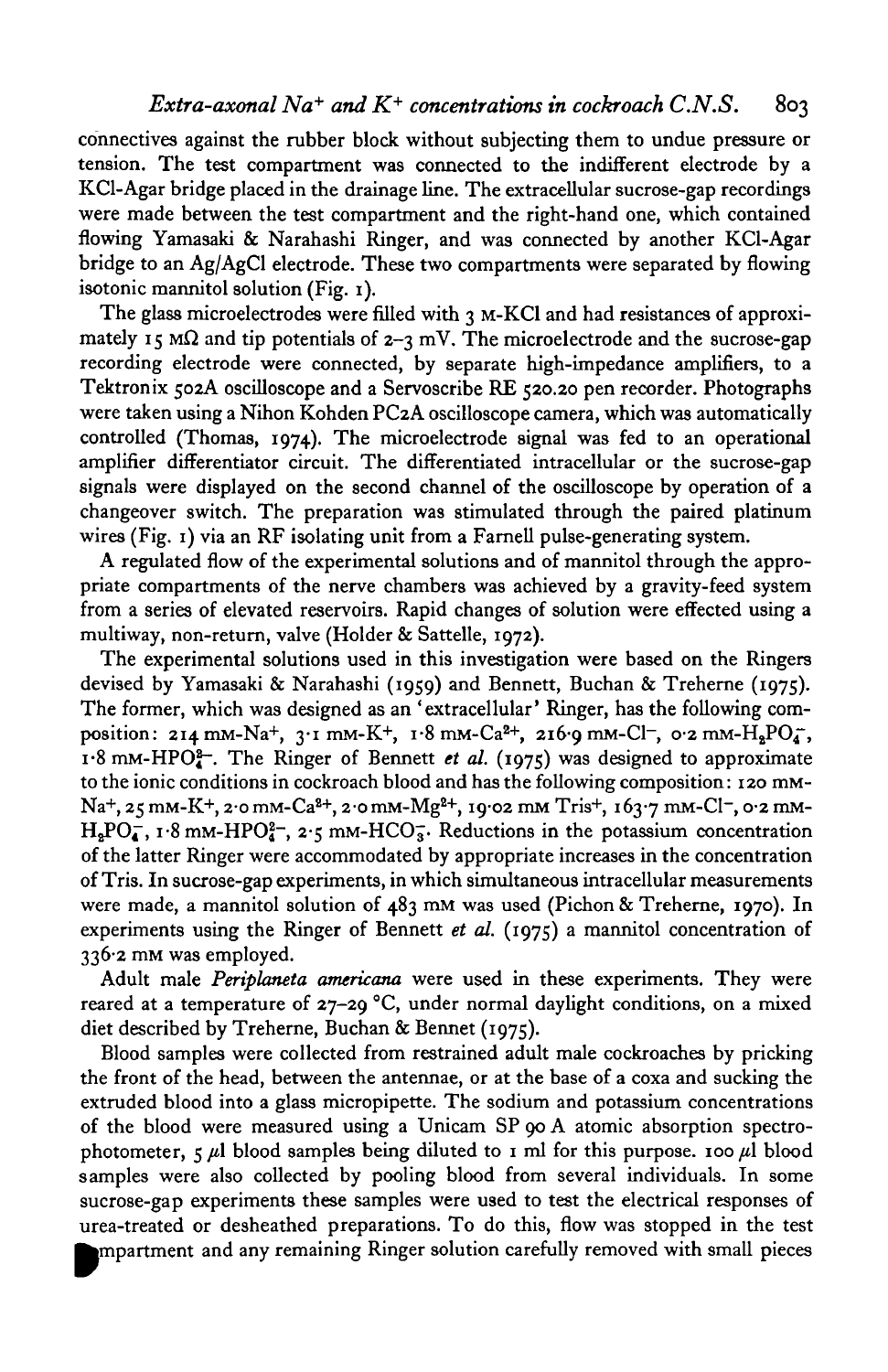

**Fig. 2. The effects of disruption of the blood-brain barrier by 30 s exposure to 3-0 M urea (arrow), on the amplitude of the action potentials recorded in 'blood Ringer' (25 mM-K<sup>+</sup> , 120 mM-Na<sup>+</sup> ) and during subsequent exposure to 'extracellular Ringer' (3 mM-K+, 214 mM-Na<sup>+</sup> ). Sucrose-gap recording.**

of Kleenex tissues. The 100 */A* blood sample was then discharged into the test compartment. The blood was removed from the test compartment by a slow flow of Ringer into the compartment, any blood clots being carefully extracted with fine forceps.

### **RESULTS**

### *(a) Effects of'blood' and 'extracellular' Ringer, after disruption of the blood-brain barrier*

Experiments were performed to determine the effects of disrupting the blood-brain barrier, by brief exposure to hypertonic urea solution (Treherne, Schofield & Lane, 1973), on the action potentials recorded in the 'blood Ringer' of Bennett *et al.* (1975). In this Ringer the sodium concentration (120 mM) is equivalent to the activity ( $a_{N\alpha} =$ 0-088 M) of the blood sodium (Treherne *et al.* 1975). The relatively high potassium concentration  $(25 \text{ mm})$  in this Ringer was found to be necessary to maintain the potassium content of isolated nerve cords and was equivalent to blood concentration measured by flame photometry (Treherne *et al.* 1975). Sucrose-gap recordings showed that treatment of intact connectives with hypertonic urea caused an immediate and transient decrease in the amplitude of the action potentials (Fig. 2). The subsequent recovery was then followed by a decline and development of a conduction block. A rapid recovery was obtained with 'extracellular Ringer' (214 mM-Na+, 3 mM-K+), the amplitude of the action potentials approximating to those measured in the ' blood Ringer' before urea treatment. A recovery could also be obtained by reducing the potassium concentration in the 'blood Ringer' to the level used in 'extracellular .<br>Ringer' (3 mm-K<sup>+</sup>) (Fig. 3).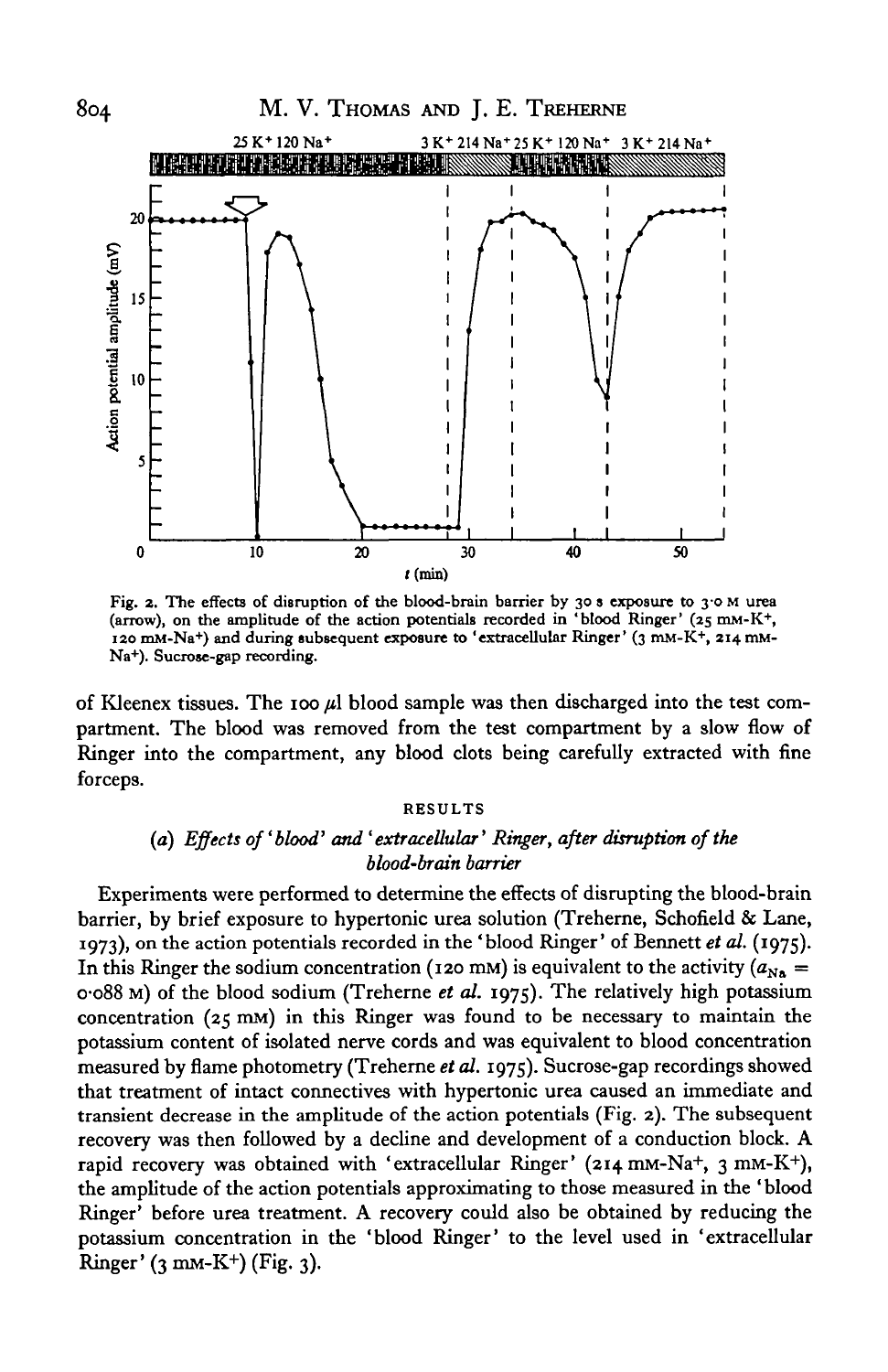

**Fig. 3. The effects of expoeure to hypertonic urea (arrow) on the amplitude of action potentials during exposure to 'blood Ringer' (as mM-K<sup>+</sup> , 120 mM-Na+). The subsequent effects of reducing the potassium concentration (3 mM-K<sup>+</sup> ( 120 mjn-Na<sup>+</sup> ) in the latter Ringer is shown, together with the effects of exposure to 'extracellular Ringer' (3 mM-K<sup>+</sup> , 214 mM-Na<sup>+</sup> ). Sucrose-gap recording.**

The above results indicate that axonal function is effectively abolished by a potassium concentration (25 mM-K+) equivalent to that measured by flame photometry in cockroach blood (Treherne *et al.* 1975). The relatively high blood potassium concentration was confirmed by flame photometer measurements which yielded a mean value of 24-2 ± 078 mM-K+ .

### *(b) Effects of cockroach blood on desheathed and urea-treated connectives*

In contrast to the effects of 'blood Ringer' exposure of urea-treated (Fig. 4) or surgically-desheathed connectives (Fig. 5) to pooled cockroach blood resulted in all cases in a decline in the amplitude of the recorded action potential, but *not* in complete conduction block. With urea-treated preparations the action potentials declined to 64.0 ± 3.8% ( $n = 7$ ) and with desheathed ones to 41.6 ± 5.6% ( $n = 5$ ) of the initial amplitudes. The responses of these experimentally treated preparations to blood were equivalent to those observed in the concentration range 10-15 mm-K+, at 120 mm-Na+ (Figs. 4 and 5), the decline in the amplitude of the action potentials being proportionally greater in the desheathed preparations.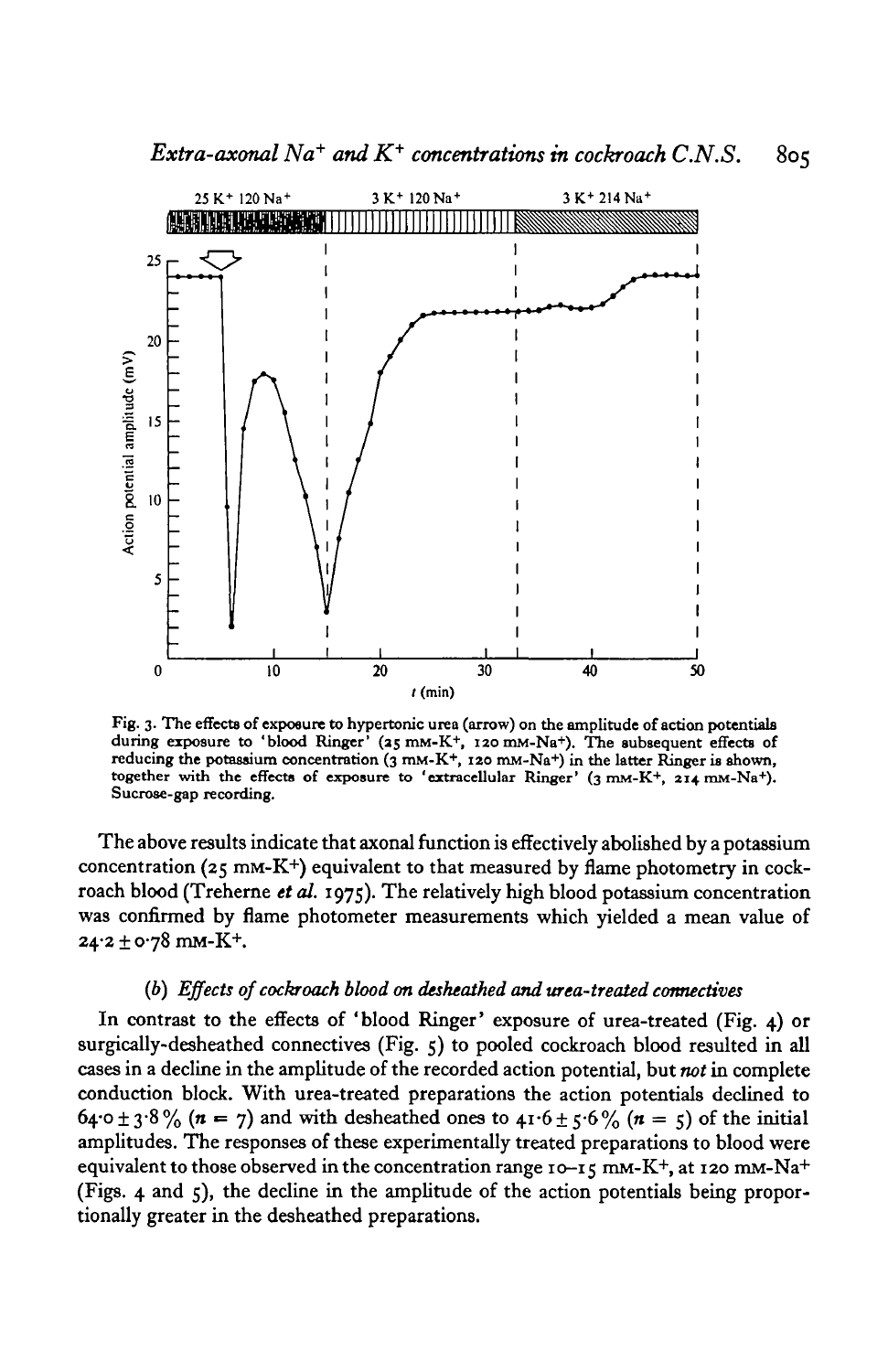

**i i i Fig. 4. The effects of exposure to freshly collected blood on the amplitude of the action potentials recorded in connectives in which the blood-brain barrier had been previously disrupted by 30 s treatment with hypertonic urea. The effects are compared with successive exposures to 'blood Ringer' (120 mM-Na+) in which the potassium concentration was changed, from 10 to 12-5 and to 15 mM-K<sup>+</sup> . The preparation was maintained in 'extracellular Ringer' (3 mM-K<sup>+</sup> , 214 mM-Na<sup>+</sup> ) between exposure to the former Ringers and to blood. Sucrose-gap recording.**

### (c) *Comparison of intact, deskeathed and urea-treated connectives in* ' *extracellular Ringer'*

The data illustrated in Figs. 1 and 2 indicated that action potentials measured in intact preparations with the 'blood Ringer' (120 mM-Na+, 25 mM-K+) were similar to those obtained following urea-treatment in the 'extracellular Ringer' (214 mM-Na+: 3 mM-K+) of Yamasaki & Narahashi (1959). These sucrose-gap observations differ from those of Pichon & Boistel (1967), who recorded action potentials of significantly smaller amplitude in intact as compared with desheathed preparations bathed in Yamasaki & Narashashi Ringer, and from those of Treherne *et al.* (1973), which showed an apparent reduction in amplitude following disruption of the blood-brain barrier with hypertonic urea. Experiments were, therefore, carried out in which simultaneous microelectrode and sucrose-gap records were obtained from 16 intact and 16 desheathed preparations bathed, as in the experiments of Pichon & Boistel (1967), with Yamasaki & Narahashi Ringer. These experiments were performed at a temperature of between 23 and 25 °C, which is within the range used by Pichon & Boistel. Measurements were taken only when all five of the parameters recorded in Table 1 had reached steady values, a process which normally took 15-30 min for desheath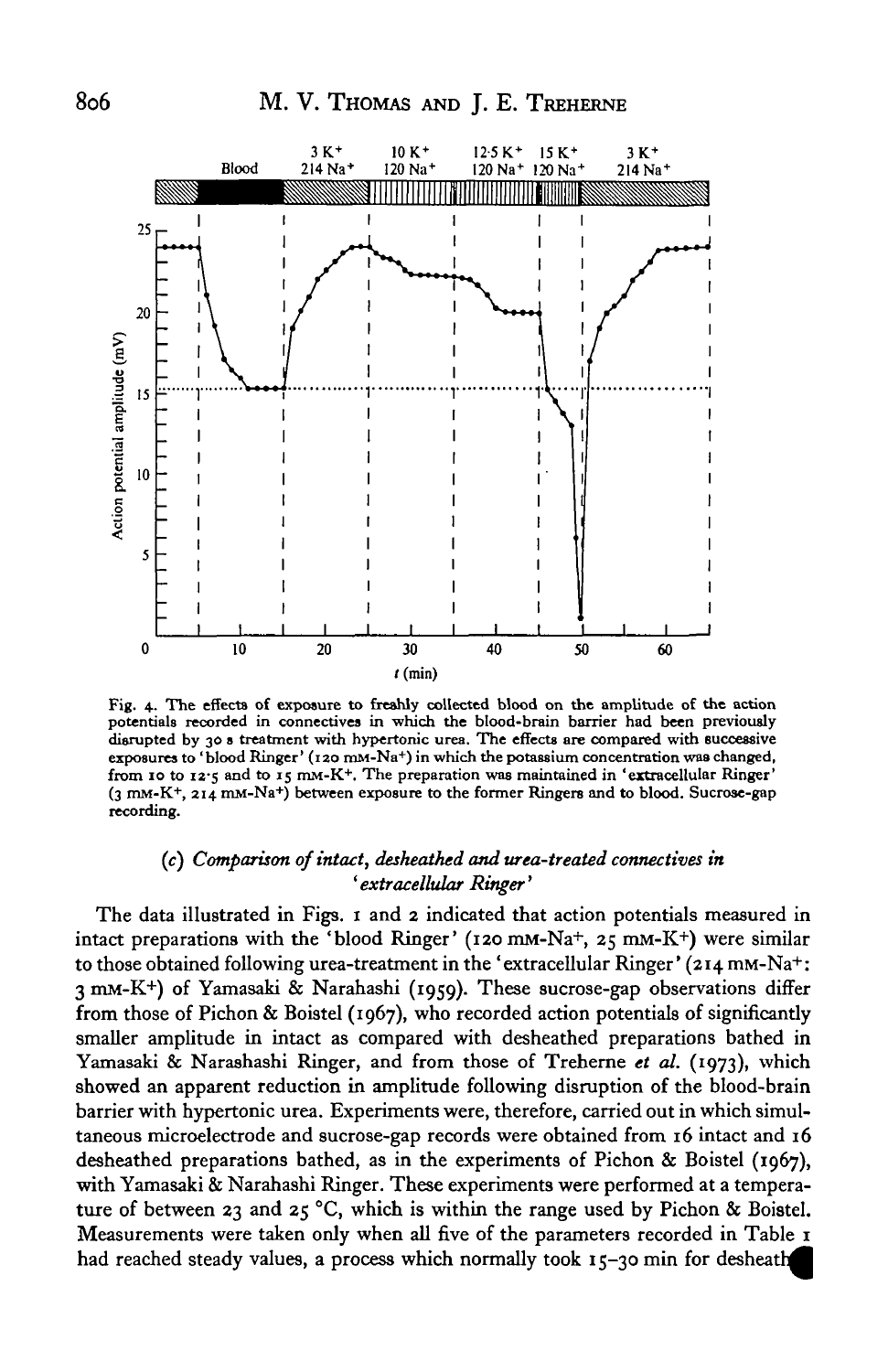*Extra-axonal*  $Na^+$  *and*  $K^+$  *concentrations in cockroach* C.N.S. 807



**Fig. 5. Effects of exposure of desheathed connectives to ' blood Ringer' (120 mM-Na<sup>+</sup> ), at potassium concentrations of 10 and 12-5 mM, and to freshly collected blood. The preparation was kept in 'extracellular Ringer' (3 mM-K<sup>+</sup> , 214 mM-Na+) between exposure to the above Ringer and to blood. Sucrose-gap recording.**

Table 1. *The electrical responses recorded with tntraceUular microelectrodes and with the sucrose-gap in intact and desheathed connectives bathed with the ' extracellular Ringer*' *of Yamasaki & Narahashi* (1959). *The values represent the means and standard errors. The bracketed figures are the mean values previously obtained by Pichon & Boistel* (1967)

| Preparation | Resting        | Action          | Max. rate     | Max. rate    | Mannitol        |
|-------------|----------------|-----------------|---------------|--------------|-----------------|
|             | potential      | potential       | of rise       | of fall      | gap a.p.        |
|             | (mV)           | (mV)            | (V/s)         | (V/s)        | (mV)            |
| Intact      | $71.1 \pm 1.0$ | $108.3 \pm 1.3$ | $1059 \pm 37$ | $464 \pm 19$ | $19.2 \pm 1.25$ |
| $(n = 16)$  | (58.1)         | (103.0)         | (028.1)       | (321.9)      |                 |
| Desheathed  | $77.8 \pm 1.0$ | $106.8 + 1.2$   | $984 \pm 30$  | 440 ± 15     | $18.6 \pm 1.2$  |
| $(n = 16)$  | (67.4)         | (8, 9)          | (804.7)       | (320.3)      |                 |
| P           | O O I          | $O^4$           | $O^T$         | 0.3          | 07              |

preparations when the values often rose by 10% or more. The values recorded from intact preparations showed far smaller increases.

With the exception of the resting potential none of the parameters recorded in Table 1 differ significantly between desheathed and intact preparations. The differences in the resting potentials recorded in the two classes of preparations is, however, highly significant ( $P < \text{o} \cdot \text{o} \cdot \text{r}$ ), the mean value in the intact preparations being 6 $\cdot \text{r}$  mV lower than in desheathed ones.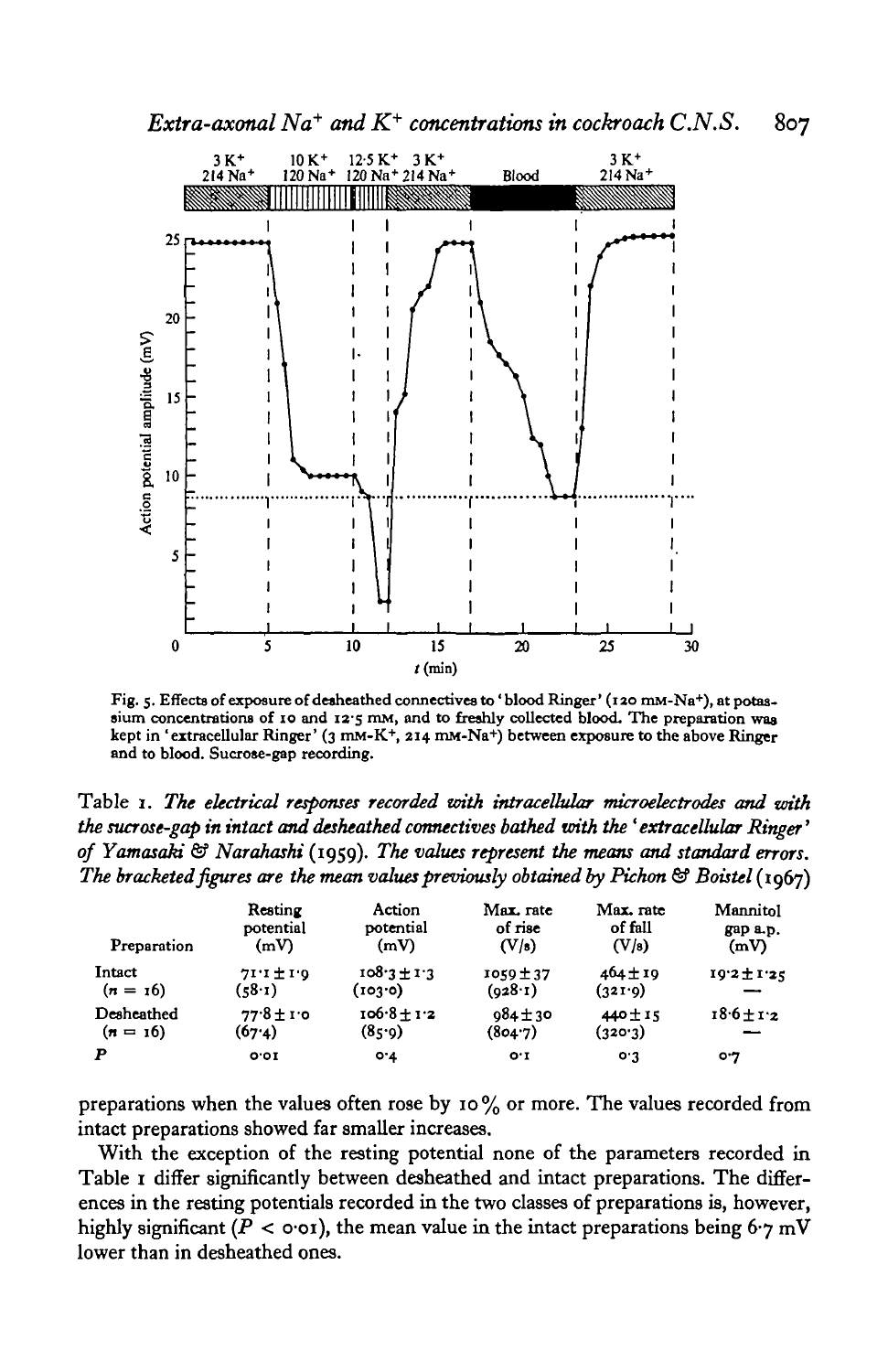### **DISCUSSION**

The above observations showed that the cation concentrations in the Ringer of Yamasaki & Narahashi (1959) (214 mm-Na+, 3 mm-K+, 1.8 mm-Ca<sup>2+</sup>) maintained action potentials in desheathed connectives which were similar to those recorded in intact ones. The 6-7 mV difference in the mean resting potentials recorded from giant axons in intact and desheathed connectives is consistent with the previous observations of Pichon & Boistel (1967). The similarity of this potential difference to the mean value of the positive potential (the 'sheath' or 'extracellular' potential), measured with the microelectrode tip in an apparently extracellular position, suggests that the true value of the resting potential may be similar in intact and desheathed preparations bathed with Yamasaki & Narahashi Ringer. The mean action potential amplitude recorded from intact preparations ( $108.3 \pm 1.3$  mV) does not differ significantly  $(P = 0.4)$  from that obtained with desheathed ones (106.8 ± 1.2 mV). The much larger effects of desheathing reported by Pichon & Boistel (1967) could well have resulted from the fact that their values were recorded immediately after microelectrode impalement (Y. Pichon, personal communication). The responses recorded in this way from desheathed connectives would, thus, appear smaller than those obtained with intact ones, for the action potentials recorded from desheathed connectives show a proportionally greater increase during the  $15-30$  min stabilization period following impalement than do those recorded in intact connectives.

Action potentials recorded in urea-treated preparations, bathed in the Yamasaki & Narahashi Ringer, were also similar to those measured in intact conditions with the 'blood Ringer' of Bennett et al. (1975) (i.e. 120 mm-Na<sup>+</sup>, 25 mm-K<sup>+</sup>). These data, which controvert earlier observations (Pichon & Boistel, 1967; Treherne *et al.* 1973), indicate that there is no basis for postulating an elevated extra-axonal sodium concentration of the magnitude (483 mM) calculated by Treherne & Moreton (1970) from the data of Pichon & Boistel (1967). This does not necessarily imply that a sodium gradient between the extra-axonal fluid and the blood is absent in the cockroach central nervous system. The critical sensitivity of the spike-generating mechanism to potassium and calcium ions makes it difficult to predict the extra-axonal sodium concentration from the active membrane potentials of intact and desheathed or ureatreated preparations. However, the resting potential of cockroach axons is relatively insensitive to sodium (Yamasaki & Narahashi, 1959) and to divalent cations (Narahashi, 1966). The similarity of the apparent resting potential in intact preparations to that measured in desheathed ones could thus indicate that the extra-axonal potassium level *in situ* approximates to, or is less than, the concentration of this cation in the Ringer of Yamasaki & Narahashi (1959) (i.e. about 3 mM-K<sup>+</sup> ). In this case the effectiveness of the latter Ringer in mimicking the extra-axonal conditions in desheathed preparations could indicate that the extra-axonal sodium concentration might be as high as 214 mM-Na+, as compared with an external sodium level of 120 mM-Na+, which is equivalent to the sodium activity of cockroach blood (Treherne *et al.* 1975). Extra-axonal sodium regulation in cockroach central nervous connectives can, in any case, be inferred from the demonstration of an inwardly directed active transport of sodium ions from the external medium to the fluid bathing the axon surfaces in intact preparations (Schofield & Treherne, 1975).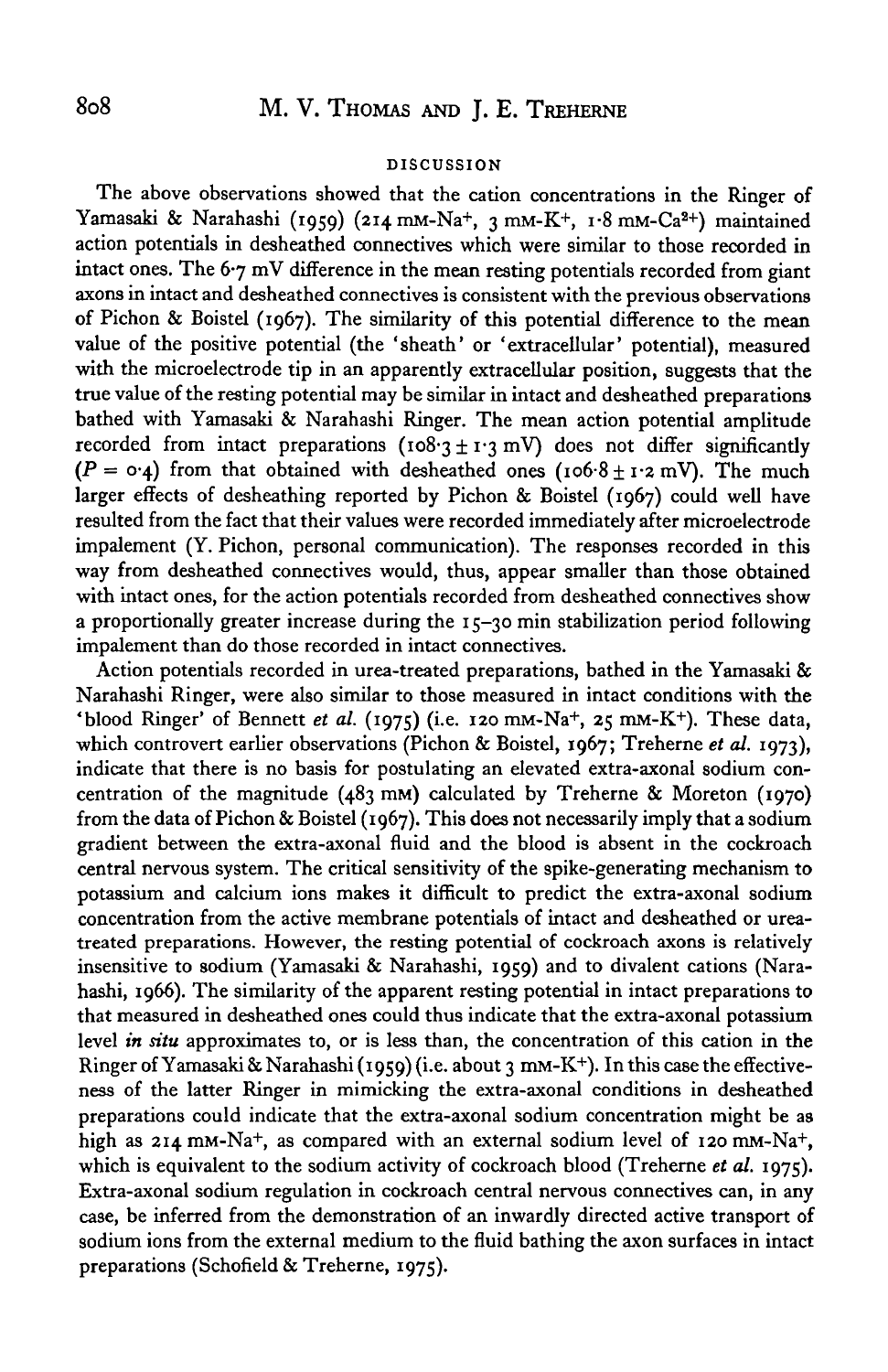The present evidence also indicates the possibility of extra-axonal cation regulation in intact nerve cords, to counteract the effects of blood potassium ions. The total potassium concentration of cockroach blood is extremely variable (cf. Asperen & Esch, 1956; Pichon, 1970), but average concentrations as high as 22-8 mM (Pichon, 1970), 24-2 mM (present investigation) and 25 mM (Treherne *et al.* 1975) have been measured by flame photometry. It is probable that a proportion of this potassium is contained within the haemocytes (Brady, 1967) although it was found necessary to use a concentration of  $25 \text{ mm} - \text{K}^+$  to maintain the potassium content of isolated cockroach nerve cords in a 'blood Ringer' of sodium concentration (120 mM) equivalent to the measured sodium activity of the blood (Treherne *et al.* 1975)- However, the present investigation has shown that this blood Ringer produced axonal conduction block following disruption of the blood-brain barrier with hypertonic urea. Freshly collected blood, on the other hand, produced a smaller effect on the amplitude of the action potentials recorded in urea-treated and desheathed preparations. This could imply that the effective potassium concentration in the plasma was less than in the ' blood Ringer', for the experiments with desheathed and urea-treated preparations, indicated that the axonal responses to blood were equivalent to those measured in the Ringer containing 10-15 mM-K+ . This comparison is complicated by the possible effects of calcium ions which at high concentrations are known to reduce the sodium-inactivation produced by potassium depolarization of cockroach axons (Narahashi, 1966). However, the effective concentration range of potassium ions estimated from the axonal responses accords with recent measurements made on cockroach blood with potassiumselective electrodes. These measurements yielded values for  $a_K$  of around o-oi M, which correspond to an average concentration of approximately  $12\cdot5$  mM-K<sup>+</sup> (W. A. Foster, personal communication). It may not, therefore, be necessary to assume a high activity of blood calcium, to account for the limited degree of sodium inactivation observed, on exposure of desheathed preparations to blood. The total calcium content of cockroach blood,  $4.2$  mM (Asperen & Esch, 1956), is, in any case, relatively low in comparison with the concentrations which have been shown to reduce Na-inactivation in depolarized axons (Frankenhaeuser & Hodgkin, 1957).

The above considerations suggest that *in situ* the effects of the relatively high external potassium level are counteracted by regulatory mechanisms within the central nervous system, for although the peripheral blood-brain barrier restricts the inward movement of potassium ions there appears, nevertheless, to be a finite leakage of this cation into the extracellular system (Pichon, Moreton & Treherne, 1971). Such a regulation could be effected in one or both of two ways. If the activity of the extraaxonal calcium was appreciably higher than in the experimental solutions (i.e.  $>$  1.8 mM) then it would tend to counteract the sodium-inactivation induced by potassium depolarization (cf. Narahashi, 1966). Alternatively, it is conceivable that *in situ* the extra-axonal potassium is maintained at a lower effective concentration than in the blood. This supposition accords with the apparent similarity of the axonal resting potentials, in intact and desheathed preparations, which, as has already been suggested, can be interpreted as indicating an extra-axonal potassium concentration of  $\leq$  3 mm. This interpretation implies that the extra-axonal potassium concentration would be not more than one-third that of the blood. Such a potassium regulation could  $\mu$ ult from an active regulation by the glial and/or perineurial elements: a mechanism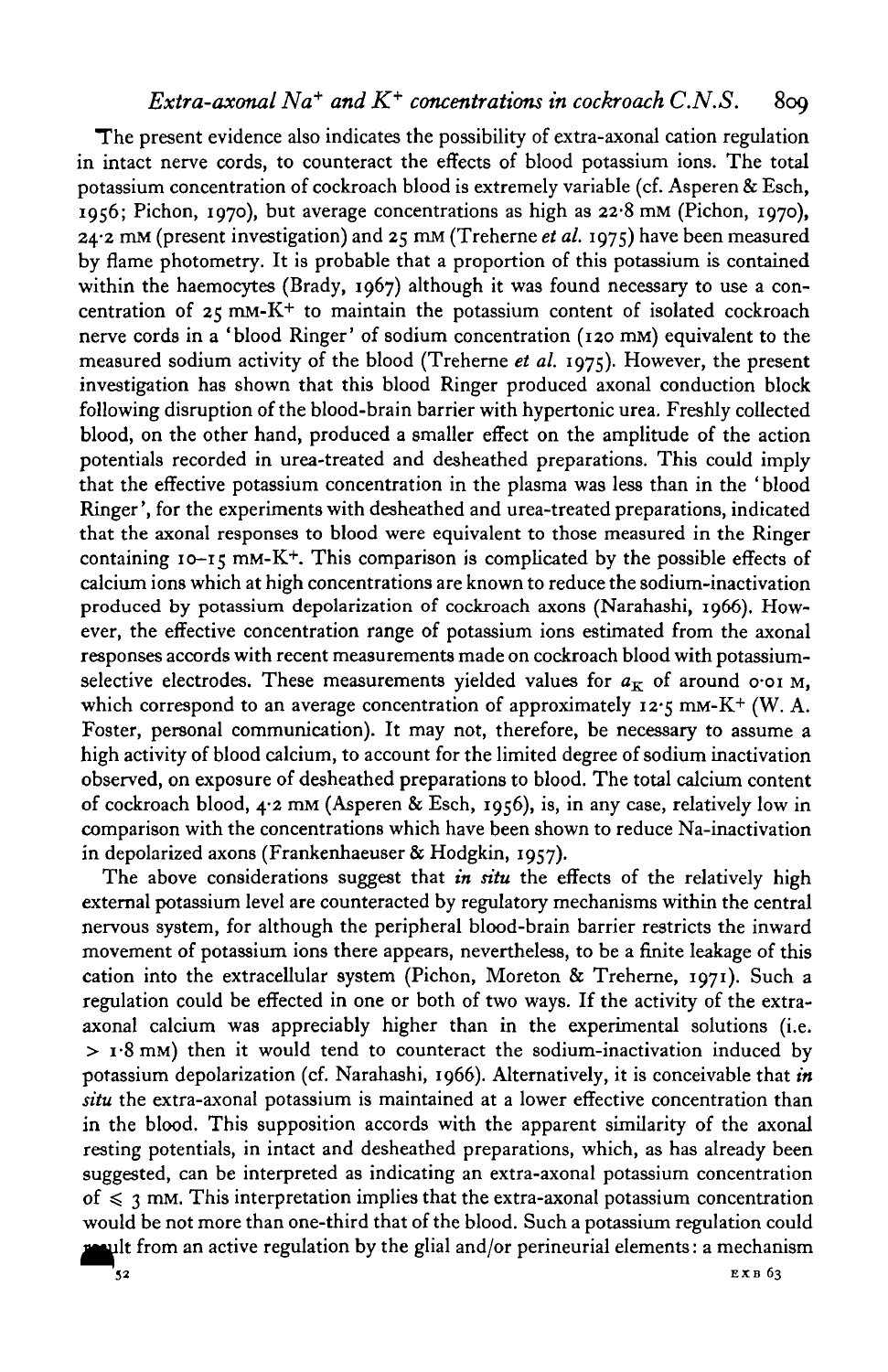## 810 M. V. THOMAS AND J. E. TREHERNE

which has been predicted from theoretical considerations (Treherne *et al.* 1970), and suggested by the effects of cooling and sodium-transport inhibitors on the membrane potentials in *intact* cockroach connectives (Pichon & Treherne, 1974). The presence of linked sodium/potassium pumps on the glial membranes can, for example, be readily conceived as being capable of reducing the potassium concentration in the narrow extracellular channels (cf. Treherne, 1974) as well as being involved in mediating net inward movements of sodium ions into them (Schofield & Treherne, 1975)- Both blood and' blood Ringer' (10-15 mM-K+) produced a more pronounced decline

in the amplitude of the action potentials in desheathed than in urea-treated connectives. This effect could result from either of the two mechanisms discussed above, that is from some residual potassium regulation or from the retention of higher concentrations of calcium ions at the axon surfaces in the latter preparation.

We are grateful for the help and advice of Dr R. B. Moreton, Mr P. K. Schofield and Miss P. Willmer during this investigation. The illustrations were prepared by Mr I. W. Rodford.

#### **REFERENCES**

- ASPBREN, K. VAN & ESCH, I. VAN (1956). The chemical composition of the haemolymph in *Periplaneta*
- *BENNETT, R. R., BUCHAN, P. B. & TREHERNE, J. E. (1975).* Sodium and lithium movements and axonal function in cockroach nerve cords. *J. exp. Biol.* 62, 231-41.
- function in cockroach nerve cords. J'. *exp. Biol.* 6a, 231-41. BRADY, J. (1967). The relationship between blood ions and blood cell density in insects. J'. *exp. Biol.*
- 48, 313-26.<br>FRANKENHAEUSER, B. & HODGKIN, A. L. (1957). The action of calcium on the electrical properties of squid axons.  $\tilde{J}$ . Physiol. 137, 217-44.
- HOLDER, R. E. D. & SATTELLE, D. B. (1972). A multiway non-return valve for use in physiological experiments. *J. Physiol.* 226, 2-3 P.
- HOYLE, G. (1952). High blood potassium in insects in relation to nerve conduction. *Nature* **169,**
- NARAHASHI, T. (1966). Dependence of excitability of cockroach giant axons on external divalent cations.<br>Comp. Biochem. Physiol. 19, 759–74.
- PICHON, Y. (1970). Ionic content of haemolymph in the cockroach, *Periplaneta americana*. A critical analysis. *J. exp. Biol.* 53, 195-209.
- PICHON, Y. & BOISTEL, J. (1967). Microelectrode study of the resting and action potentials of the cockroach giant axon with special reference to the role played by the nerve sheath. *J. exp. Biol.* 47, 357–73.<br>PICHON, Y.,
- extraneuronal potential changes in the central nervous system of the cockroach (Periplaneta americana L.) J. exp. Biol. 54, 757-77.
- PICHON, Y., SATTELLE, D. B. & LANE, N. J. (1972). Conduction processes in the nerve of the moth, Manduca sexta, in relation to haemolymph ionic composition and central nervous ultrastructure.
- *J. exp. Biol.* 56, 717-34.<br>PICHON, Y. & TREHERNE, J. E. (1970). Extraneuronal potentials and potassium depolarization in cockroach giant axons. *J. exp. Biol.* 53, 485-93.<br>PICHON, Y. & TREHERNE, J. E. (1974). The effects
- 
- 
- THOMAS, M. V. (1974). Permeability of the insect blood-brain barrier. Ph.D. thesis, University of
- Cambridge.<br>
TREHERNE, J. E. (1974). The environment and function of insect nerve cells. In *Insect Neurobiology*<br>
(ed. J. E. Treherne), pp. 187–244. Amsterdam: North-Holland.
- TREHERNE, J. E., BUCHAN, P. R. & BENNETT, R. R. (1975). Sodium activity of insect blood: physiological significance and relevance to the design of physiological saline.  $\tilde{y}$ . exp. Biol. 62, 721-32.
- TREHERNE, J. E., LANE, N. J., MORETON, R. B. & PICHON, Y. (1970). A quantitative study of potassium movements in the central nervous system of *Periplaneta americana. J. exp. Biol.* **53,** 109-36.